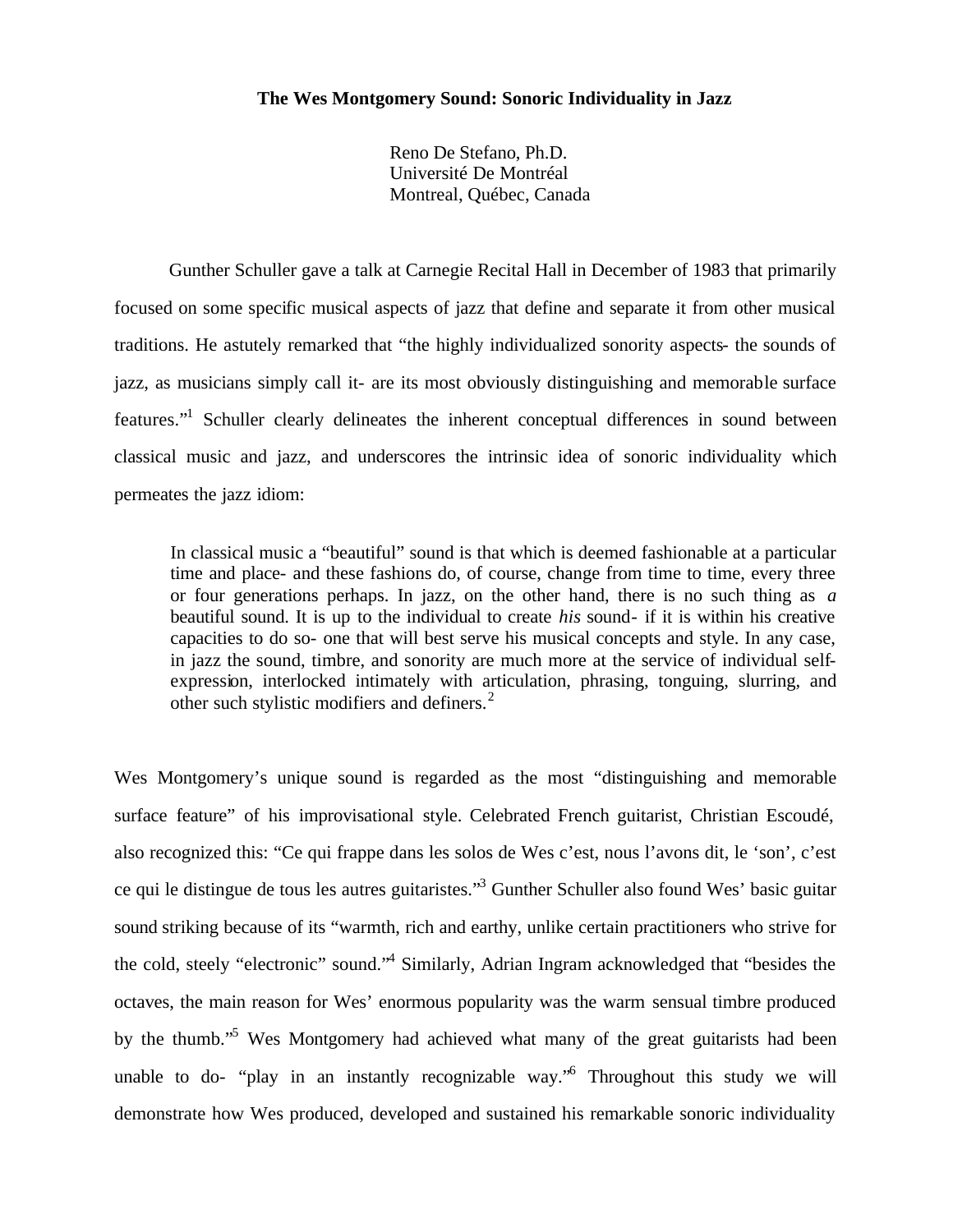through various trademark techniques. Montgomery's technique solicits detailed analysis and discussion because, to a large extent, it was this incomparable technique which enabled him to produce his "sound," assert his musical personality, and express everything he had to say.<sup>7</sup> Wes himself acknowledged this:

I began working hard and experimenting with techniques, seeking out the ones that felt good and were most expressive of my thoughts. My explorations continued for quite a while. My technique improved, developing out of particular playing situations. More and more of *me* passed through my amplifier to those who took the time to listen.<sup>8</sup>

## Three Analytical Categories

In our analyses of Montgomery's sound we will consider and apply certain pertinent guidelines proposed by Jan LaRue. According to LaRue, the style-analysis of sound includes observations falling naturally under three headings.<sup>9</sup> We have slightly modified the definitions of the headings, making them more relevant to our particular musical context, that is, the discussion of jazz improvisation. The style-analytical category of sound comprises, 1) *Timbre:* the instrumental color, and tone-quality produced by the improviser, Wes Montgomery. 2) *Dynamics:* the intensity of sound or fluctuation of intensity generated in a solo, and manipulated through different techniques and procedures. 3) *Texture and Fabric:* The arrangement of timbres both at particular moments and in the continuing unfolding of the improvisation.<sup>10</sup> These individual components will be discussed to varying degrees in conjunction with Montgomery's techniques so that we may more fully understand his expressive approach to the element of sound.

## Thumb Technique

Jazz guitarists have usually employed a plectrum in the right hand and have subscribed to one of the two generally used methods of picking.<sup>11</sup> Montgomery, however, used the righthand thumb instead of a plectrum, even though he believed that the pick enabled one to play faster and phrase better. Initially, for about two months, Wes had tried playing with a plectrum but discarded it in favour of the thumb. He did not like the sound quality resulting from the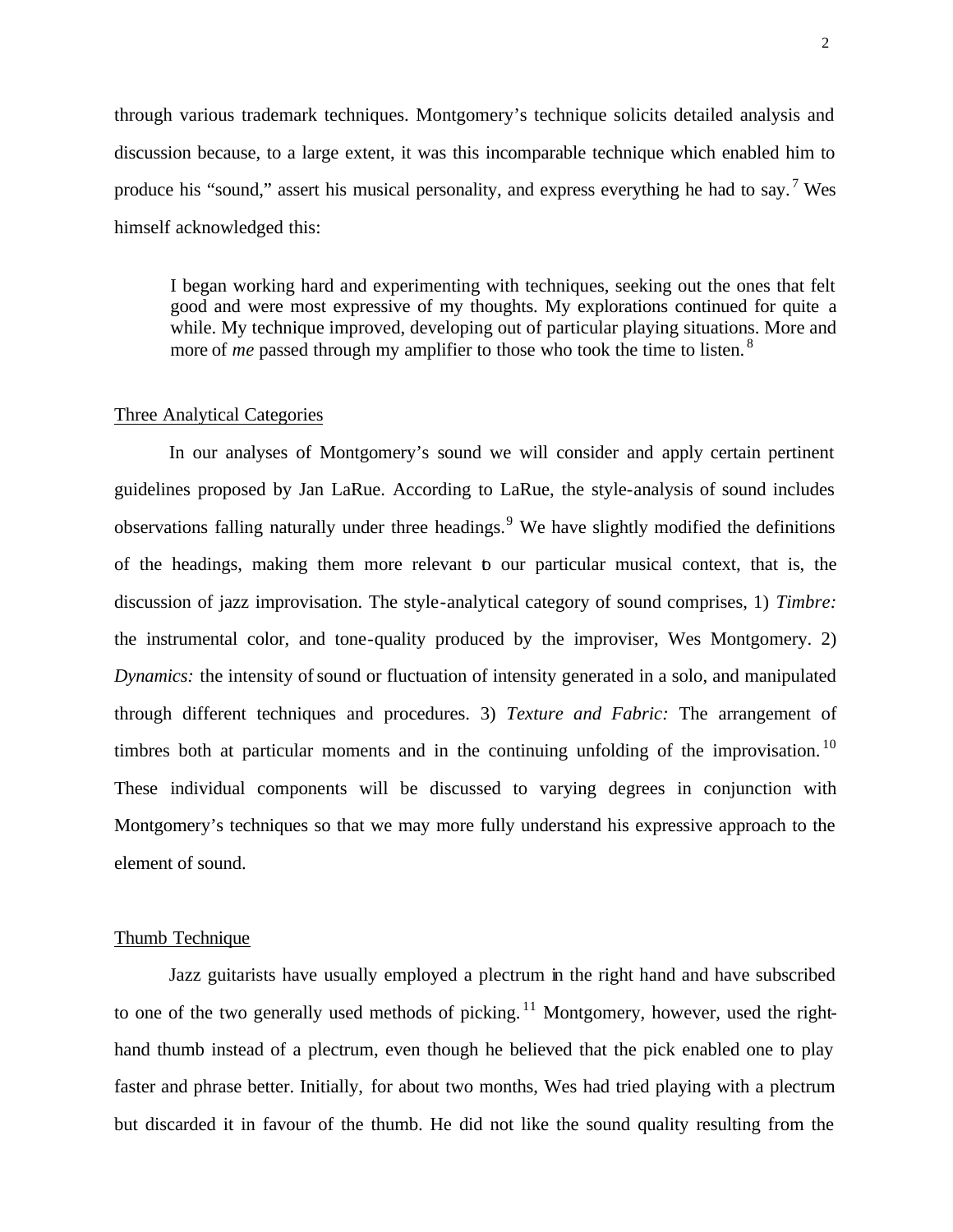harder percussive pick attack, he preferred instead, the rounder, warmer, and more supple tone produced by the thumb.<sup>12</sup> In effect, it was the thumb that imbued the Montgomerian sound with its singular timbre. The plectrum also lacked the flexibility and maneuverability of the dynamic range accessible with the thumb, and somehow, Wes felt that the thumb brought him into closer contact with the instrument.<sup>13</sup> Accordingly, Jack Duarte cleverly observed that the thumb technique meant some sacrifice of speed "but it was considered worth the sacrifice in view of the gain in expressive capacity."<sup>14</sup> Despite this, many recordings clearly evidence that Wes had developed incomparable speed and technical agility with the thumb. When asked if he had chosen to play with the thumb, Wes replied that he did not actually select it.

That just came accidentally. You see, at the time (1943), after I had accepted the fact that I was going to play with my thumb, it was still for my own amusement. If I had decided to be a professional musician I'd have gone right back to the pick.<sup>15</sup>

Wes began playing guitar for his own personal recreation without any intention of pursuing a professional musical career. He instinctively surrendered to what appeared to be most natural and aesthetically pleasing, without any awareness of the limitations occasioned by an unorthodox right-hand approach.  $16$ 

Jack Duarte wrote about Wes' thumb technique shortly after the guitarist had performed at Ronnie Scott's club in England. Through Duarte's keen observations and analyses, we can better understand how Wes employed this unique and singular technique.

The famous right-hand thumb is fairly long (it is just as 'curly' as Segovia's) the tip joint is comparatively long and the root of the thumb is farther than average from the hand. Throughout single note passages and in much of his octave and chord work, the fingers are spread (virtually flat) over the scratch plate resting lightly on the edge of the plate on the guitar beyond. They are not riveted in position but they move in a limited way. Single notes receive only downward strokes of the thumb, though chords and octaves are played in both directions- but only when velocity demands it......The action of striking is a curiously mixed one. It bears a superficial resemblance to the classic guitarists' apoyando, the supported stroke, in which the thumb is pushed through so it comes to rest against the next string. The thumb operates with the tip joint in a plane almost parallel to that of the strings, so it is the fleshly side that meets the string rather than the nail.....<sup>17</sup>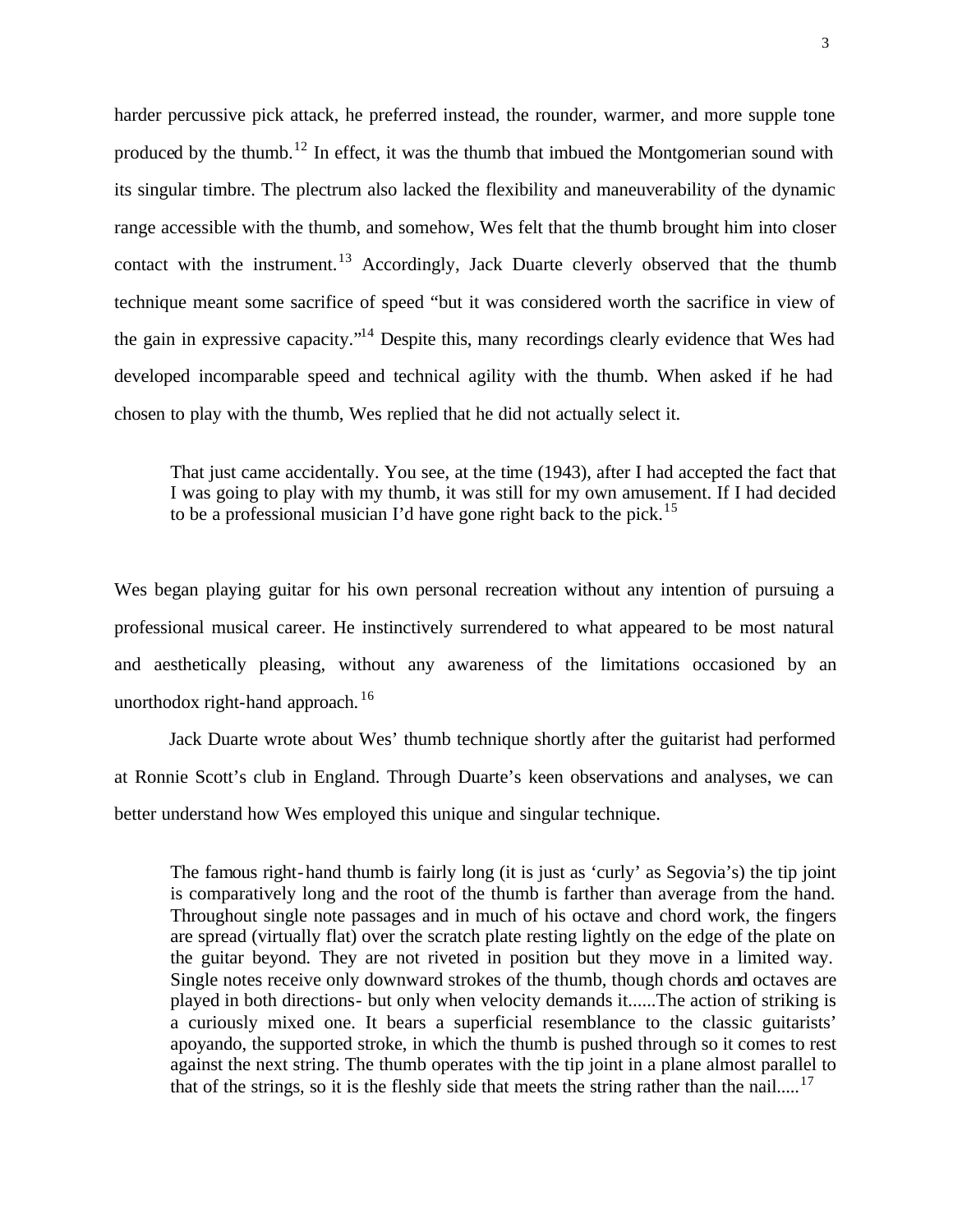Ivor Mairants, who also witnessed a live performance of Wes Montgomery at Ronnie Scott's club, corroborates this description of his right-hand technique.<sup>18</sup> Access to a tape recording of a Wes Montgomery half-hour performance on a British television program ("Jazz 625"), enables one to observe first hand how effortlessly Wes played, using for the most part, only downstrokes of the thumb.<sup>19</sup> The predominant use of downstrokes necessitated large amounts of slurring in both single notes and octaves in order to compensate for the bypassed upstroke. This increased slurring is especially noticeable in fast tempos where downstrokes alone cannot account for the myriad of notes being played. Wes used this slurring issuing from the downstroke technique, as a principal enhancer to jazz phrasing.

Although he employs a great deal of slurring, both in single notes and octaves, I must reiterate this does not give the slightest *schmaltzy* effect because the finger slur is used only as an essential to jazz phrasing and for no other effect. It sounds more like a *legato* phrase produced on the saxophone as compared to a group of tongued notes.<sup>20</sup>

Because Wes used primarily downstrokes it was essential that his instrument be more sensitive to touch. Guitarist-professor, Ted Dunbar, recalls an incident that may have contributed significantly to the evolution of the Montgomery sound. He recalls accompanying Montgomery to a radio shop, where Wes' amplifier was being modified.

I don't know what was done,.... but you could just touch the strings and play the instrument without picking with your right hand, making it more sensitive when you did use the right hand. It improved the timing of the sound. Developing your touch improves your timing. You need as much quickness as possible to go on to the next note. This showed the insight he (Wes) had- he saw the instrument and the amp as the same thing.<sup>21</sup>

Observations made by Ivor Mairants<sup>22</sup> corroborated by an examination of the recorded television performance ("Jazz 625"), enables us to fully understand Montgomery's left-hand technique. For single-note runs it appears that Wes does not use his little finger at all. Although most guitarists develop its use, it remains by nature, the weakest finger of the left hand. He employs the little finger exclusively for octave passages, wherein he has a special locked-hand technique that enables the fourth and first fingers to be used on the first and third strings, or on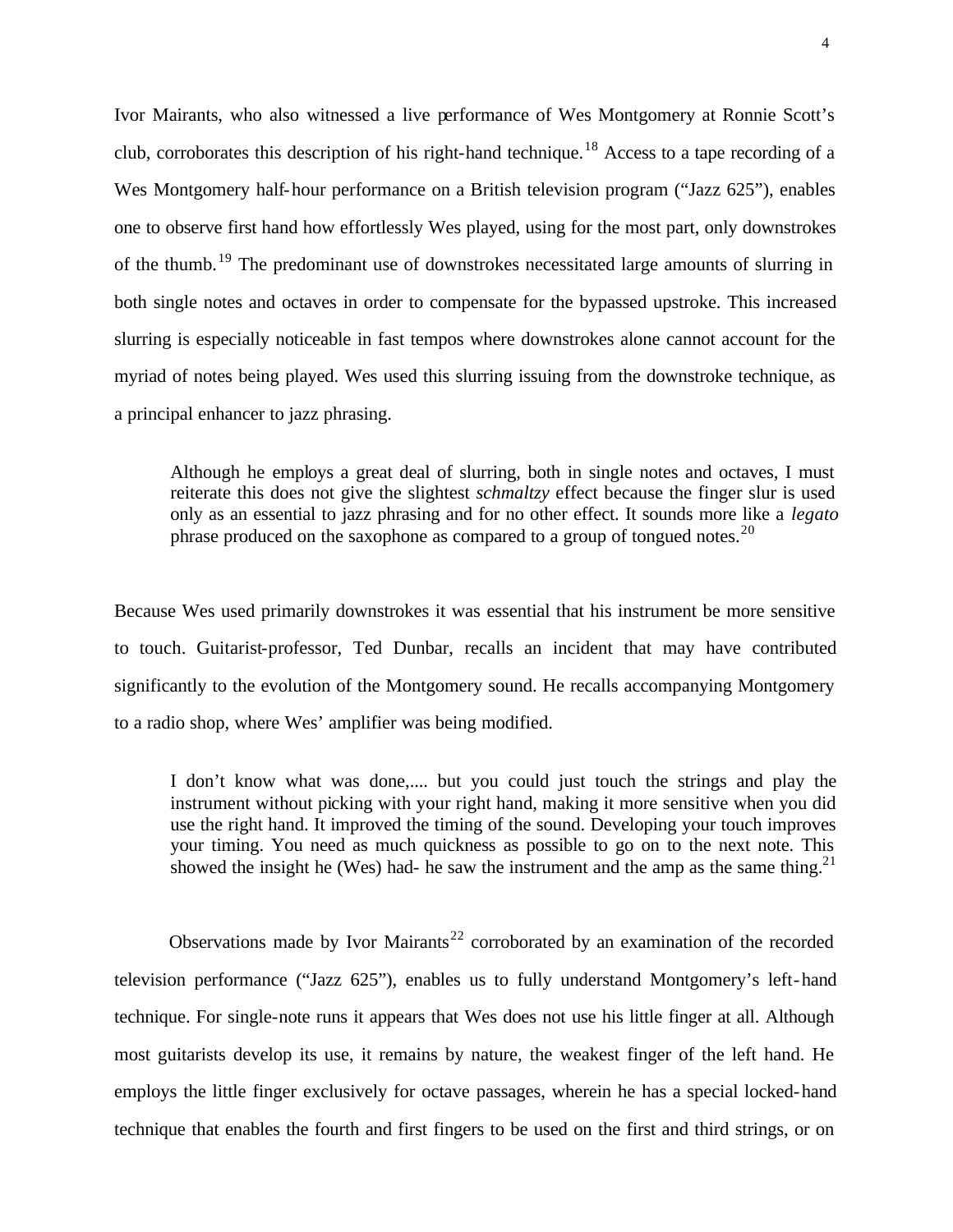the second and fourth strings. And the third and first fingers on the third and fifth strings, or fourth and sixth strings.<sup>23</sup> Like all guitarists, for the block-chord passages he used every finger with great facility.

The characteristic timbre, dynamic changes and textural variations associated with the Montgomerian sound, do not derive solely from the thumb technique. Moreover, it is the outcome of a remarkable application of four basic stylistic concepts which Wes assiduously explored and adopted: 1) single-note playing, 2) octave playing, 3) double-octave playing,  $^{24}$  4) and block-chord playing.<sup>25</sup> Through each of these techniques Montgomery was able to effectively produce shifting dynamics and varied textural fabrics that enhanced the improvised line.

## Octaves, Dynamics, Sonoric Intensity

Wes' octave technique became the most salient and recognizable feature of his style. The technique was actually over-emphasized by observers and critics probably because Wes was the first to employ it with such speed, fluidity, and effortlessness. Complete choruses and melody statements played entirely in octaves were considered impossible on the guitar before Montgomery played them.<sup>26</sup> What is most remarkable is that the octave-style fingering never stopped Montgomery from playing essentially what he would play in a single-string fashion.<sup>27</sup> Esteemed guitarist, Jim Hall, observed that Montgomery was like "the first runner to break the four-minute mile. All the guys who came after him would possibly be able to play those ferocious octaves, and get that great feeling with the thumb- but you knew he left the old guys behind."<sup>28</sup> Gunther Schuller's remarks are also quite indicative of the impact of Wes' octave technique at the time:

...Impossible to play octaves, a device which he did not originate but which he certainly imprinted on the consciousness of listeners everywhere. He perfected the style because, as a self-taught musician, he didn't know it was supposed to be unachievable.<sup>29</sup>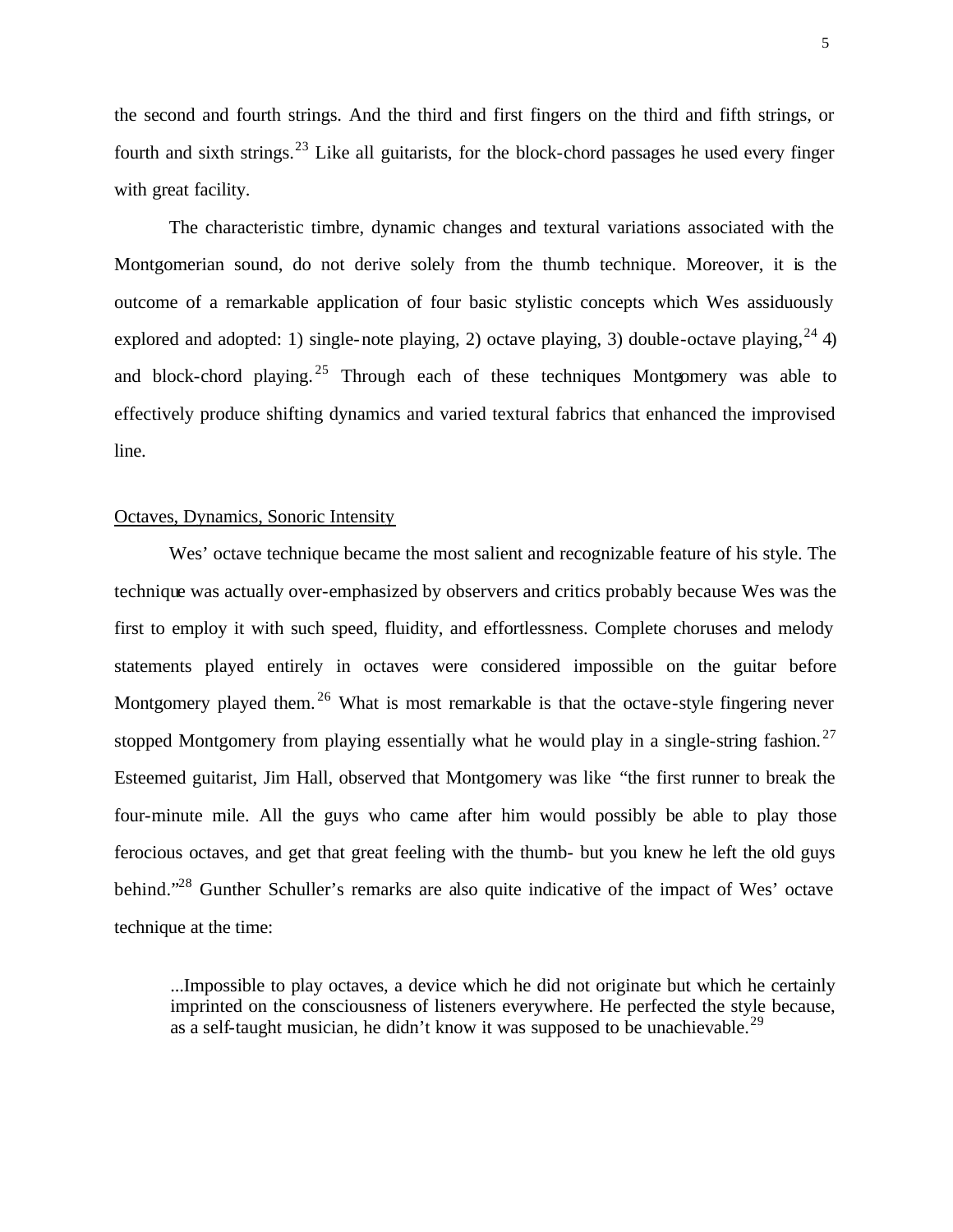The use of the octave technique in itself was not unprecedented- Django Reinhardt had used it as early as  $1935$ <sup>30</sup> Wes' impact lay in the fact that he developed an entirely new approach to guitar playing by developing and extending the possibilities of the technique. Not unlike a few of his predecessors, he did use octaves to obtain greater volume and for the thickening of texture and dynamics. More importantly, his concept was unique in that he developed octave soloing to the point where he could easily sustain long improvised eighth-note lines for entire choruses, therein creating interest, adding unfailing dramatic effectiveness and tension, and maintaining continuous intensity throughout. This remarkable sonoric intensity which Wes progressively developed throughout his solos was clearly, an integral aspect of his sound. James Sallis posited that "it was the *intensity* of his music one responded to, the power and personality of it."<sup>31</sup> Montgomery's octave playing was intrinsically compelling, expressive, and retained the inflections normally reserved for single-note lines. Duarte noticed that with both the octaves, as well as single notes, "the intensity of feeling is obvious in the dynamics normally lacking in the up-tempo playing of others."<sup>32</sup> Noted jazz critic Valerie Wilmer observed Wes' concern for augmenting dynamics: "....he has an excellent sense of dynamics too. He'll get into a number and build and build and build, biting his lip as he concentrates."<sup>33</sup> Octaves also served to complete the formal design which characterized the content of many of his solos. This formal design consisted of three segments in ascending scale of intensity:

The first part consists of a single line, primarily melodic ideas at a moderate dynamic; the second part is conceived entirely in "impossible to play" octaves; while the third section continues yet another level, in even "impossibler" block chords, bringing the solo dynamically and in terms of rhythmic density to its ultimate climax- at which point I guarantee the listener will be  $\lim_{n \to \infty} 3^{34}$ 

This formal design adopted by Wes had deep roots in his own musical philosophy, and essentially empowered him to attain an unprecedented level of sonoric intensity and individuality in the jazz guitar world. As is suggested by the Schuller quotation, Wes' strong disposition for variety, contrast and diversity in his improvisational style gave roots to his basic three-tier technique, as well as the resulting Montgomerian sound associated with it. It is the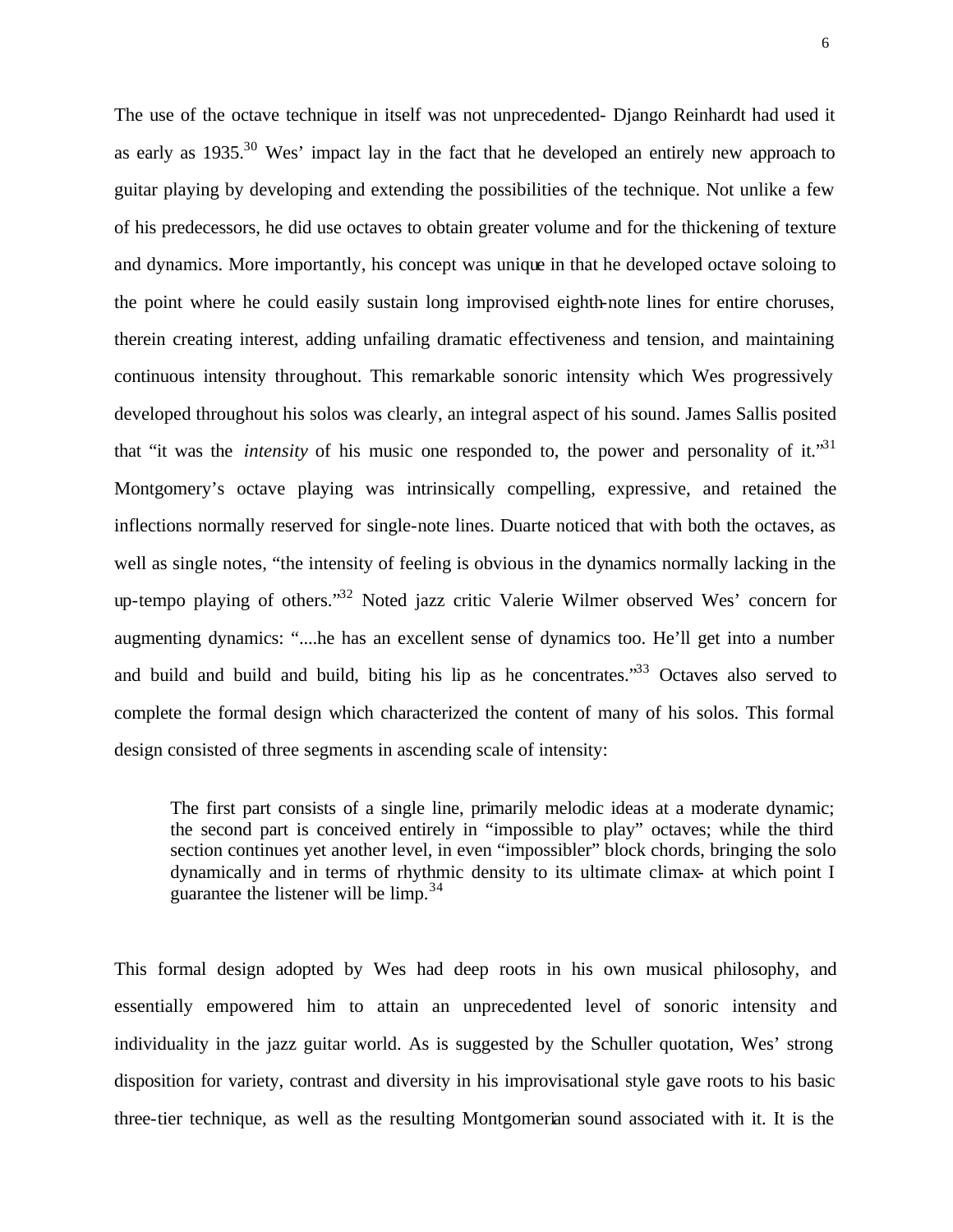outcome of his fundamental philosophical premise, "diversity of approach". He worked hard to develop this three-tier approach, for he was critically aware of the need for form, variety, and intensity in improvisation:  $35$ 

My aim is to move from one vein to the other without any trouble. Like, if you're going to take a melody or a counterpoint or a unison line with another instrument, do that, then maybe drop out at a certain point, then maybe next time you'll play phrases and chords, or maybe you'll take an octave or something. That way you'll have a lot of variation there. The only difference is if you can control each of them. Still, the biggest thing to me is keeping a feeling, regardless [of] what you play. So many cats lose their feeling at various times, not through the whole tune, but at various times, and it causes them to have to build up and drop down, and you can feel it.<sup>36</sup>

Montgomery's criticism of "hav[ing] to build up and drop down" and his major concern for "keeping a feeling," clearly reveal his penchant for establishing and maintaining a progressively increasing textural sonoric intensity, and dynamic level throughout his improvisations. Furthermore, his ideal of continual variation is clearly suggested here. It is exhibited in some of the more extended choruses that have been captured on records, but which "Wes played hour after hour at live gigs".  $37$ 

# Block Chords

Montgomery employed block chords as the final technique in his three-tier approach to improvisation. Needless to say, this technique effectively amplified the textural fabric of the improvised line to its maximum, each chord moving swiftly down and up over the entire fingerboard. During this stage of the improvisation the improvised line becomes a richly harmonized, dense and colorful sonoric invention, which impacts forcefully upon the listener: "Listening to his solos is like teetering continually at the edge of a brink. His playing at its peak becomes unbearingly exciting, to the point where one feels unable to muster sufficient physical endurance to outlast it."<sup>38</sup>

Montgomery's predilection for block chord improvisation actually stemmed from his observations of piano players, who under the instigation of Milt Buckner, were the first to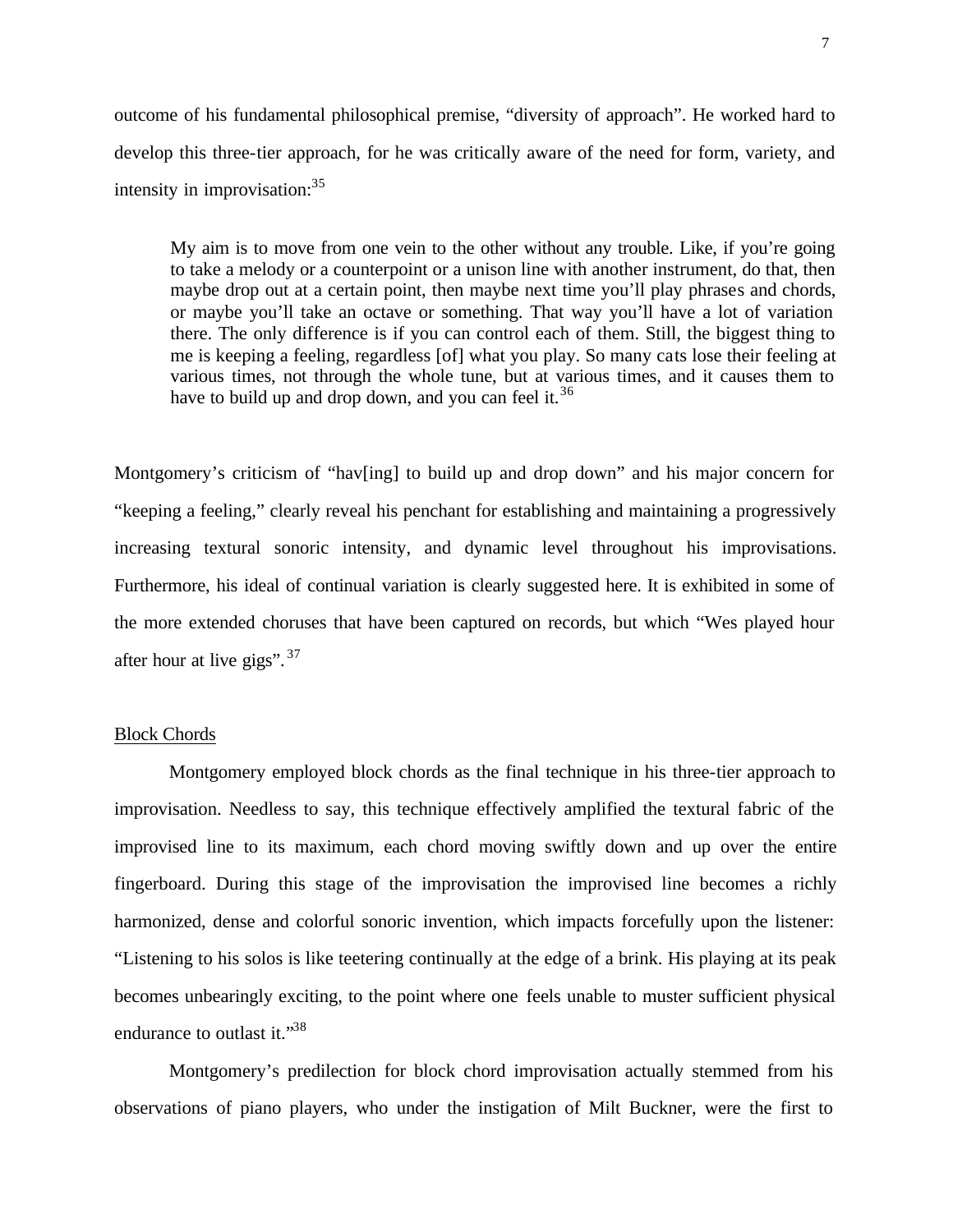implement the technique in jazz soloing.<sup>39</sup> Wes' sound as pertaining to texture and fabric at this stage of the improvisation was unique indeed, because he sought to expand the limits of the instrument, attempting to duplicate a technique normally employed on another instrument. His highly individual sound was also in part, the outcome of this committed search to expand the technical possibilities of the instrument. This is discernible in an interview where Ralph Gleason asked Montgomery what he wanted to do with the guitar, and where he wanted to go with it in terms of development, Wes assuredly replied, "I've thought about it, but I'm so limited. Like playing octaves was just a coincidence. And it's still such a challenge, like chord versions, block chords like cats play on the piano. There's a lot of things that can be done with it,...<sup>..40</sup> Montgomery felt that using a single approach to improvisation was constraining and much more was possible on this instrument.

In his comping style Wes would, at times, try to emulate the rich and buoyant sound of the big bands. In the liner notes of *Groove Brothers,* guitarist Steve Khan described Wes' comping style,

...as having a big band in his hands: his low-register full chord voicings could punctuate like trombones; at times he'd riff in octaves in a way that resembled unison sax lines; and he could build to three- and four-note middle- and upper-register voicings like a trumpet section. <sup>41</sup>

Khan's observations illustrate once again, Wes' predilection for diversity even while comping behind other instruments. According to Ted Dunbar, Montgomery created this particular sound because he had played and internalized the music of the big bands in the 1940's: "You had to know the music inside-out to be able to play it off the top of your head. That's what Wes did.<sup> $42$ </sup>

### Concluding Remarks

The idea of sonoric individuality which so forcefully permeates the jazz idiom is nowhere more implicit than in Wes Montgomery's style. Through the adoption of the thumb technique Montgomery developed one of the most unique instrumental timbre and recognizable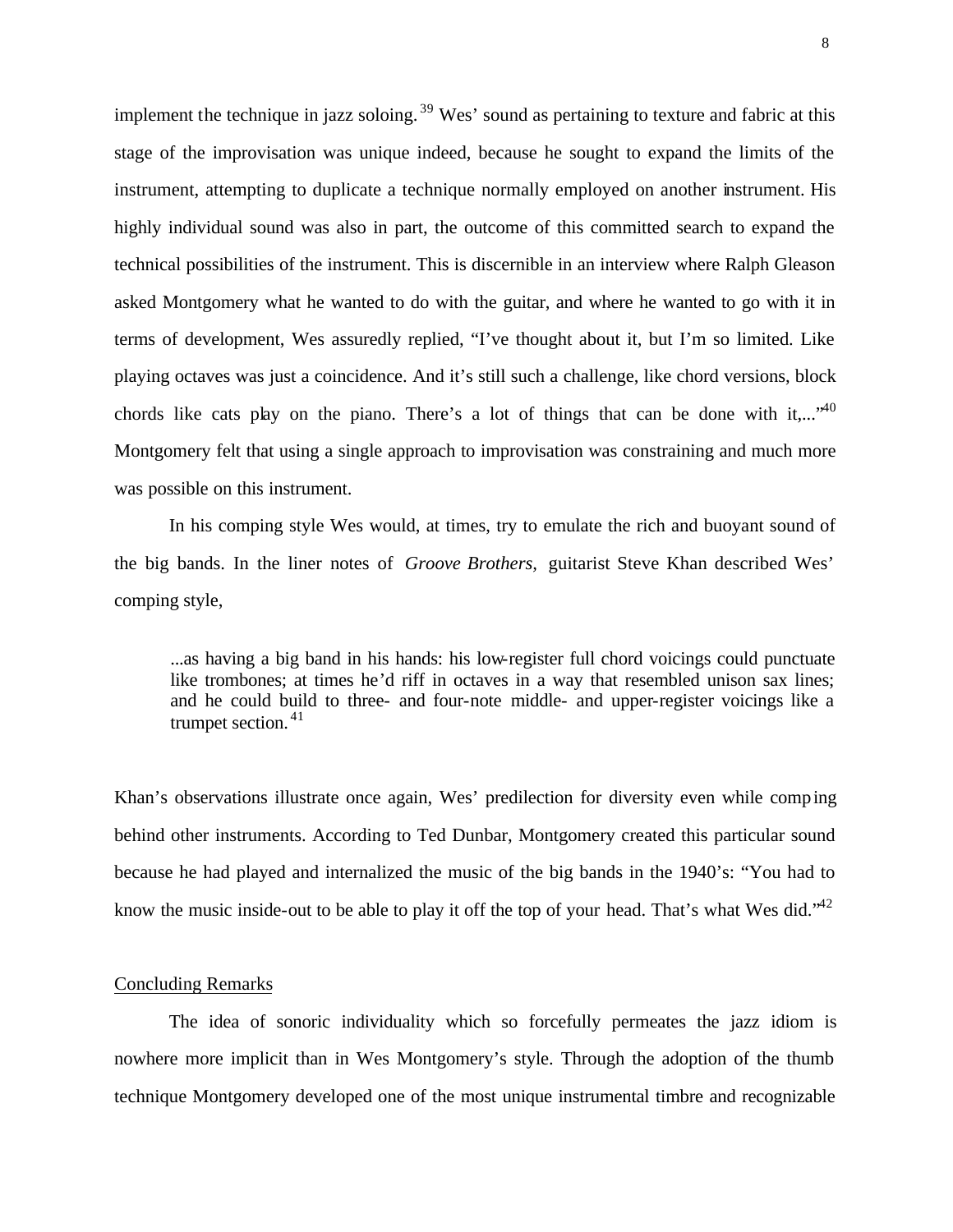sound in the history of jazz guitar. His astute manipulation of elements such as dynamics, sonoric intensity, and textural fabric through his three-tier approach, was a major characterizing aspect of his sound. This stemmed from his ideal of diversity of approach, or continual variation, which is also observable in his comping style.

The sonoric intensity that Wes generated and which became a most distinguishable surface feature of his style, is developed gradually in extended improvisations through balanced and well-thought-of transitions from single-notes, to octave passages, to block chords. Moreover, polyrhythmic and cross-rhythmic effects are often utilized with block chords in the later stages of a solo to augment the intensity further. Montgomery also promotes diversity and variety in the form by introducing new elements (single-lines, octaves, octaves and chords, block chords, call-and-response-patterns, varied rhythmic and polyrhythmic approaches, etc.) throughout individual choruses or sub-sections of choruses.

Wes Montgomery's "sonoric individualism" as Schuller calls it, is a powerful example of the way jazz musicians play their instruments with particular regard to the personal aspect of sonority, timbre and tone color.

#### Endnotes

l

<sup>&</sup>lt;sup>1</sup> Gunther Schuller, Musings, The Musical Worlds of Gunther Schuller: A Collection of His Writings (New York: Oxford University Press, 1986), 26-27.

 $2 \underline{\text{Ibid.,}} 32.$ 

 $3 \overline{\text{Christian Escould}}$ é, "Wes Montgomery", Jazz Hot, no. 283, mai (1972), 34.

<sup>&</sup>lt;sup>4</sup> Gunther Schuller, "Wes Montgomery," <u>Jazz Review</u>, Vol.3, no.8 Sept-Oct. (1960), 27.

<sup>5</sup> Adrian Ingram, Wes Montgomery (Gateshead: Ashley Mark Publishing Co., 1985), 49.

<sup>&</sup>lt;sup>6</sup> Ivor Mairants, My Fifty Fretting Years (Gateshead: Ashley Mark Publishing Co., 1980), 202.  $7$  Ibid.

<sup>&</sup>lt;sup>8</sup> James Sallis, The Guitar Players: One Instrument and Its Masters in American Music (New York: William Morrow and Company, Inc., 1982), 215.

<sup>&</sup>lt;sup>9</sup> Jan LaRue, Guidelines For Style Analysis (New York: W.W. Norton & Company, Inc., 1970), 24-28.

 $10$  This category is also relevant since Montgomery often utilized a three-tier approach when soloing (single-notes, octaves, block chords) creating changes in textures within the improvised line.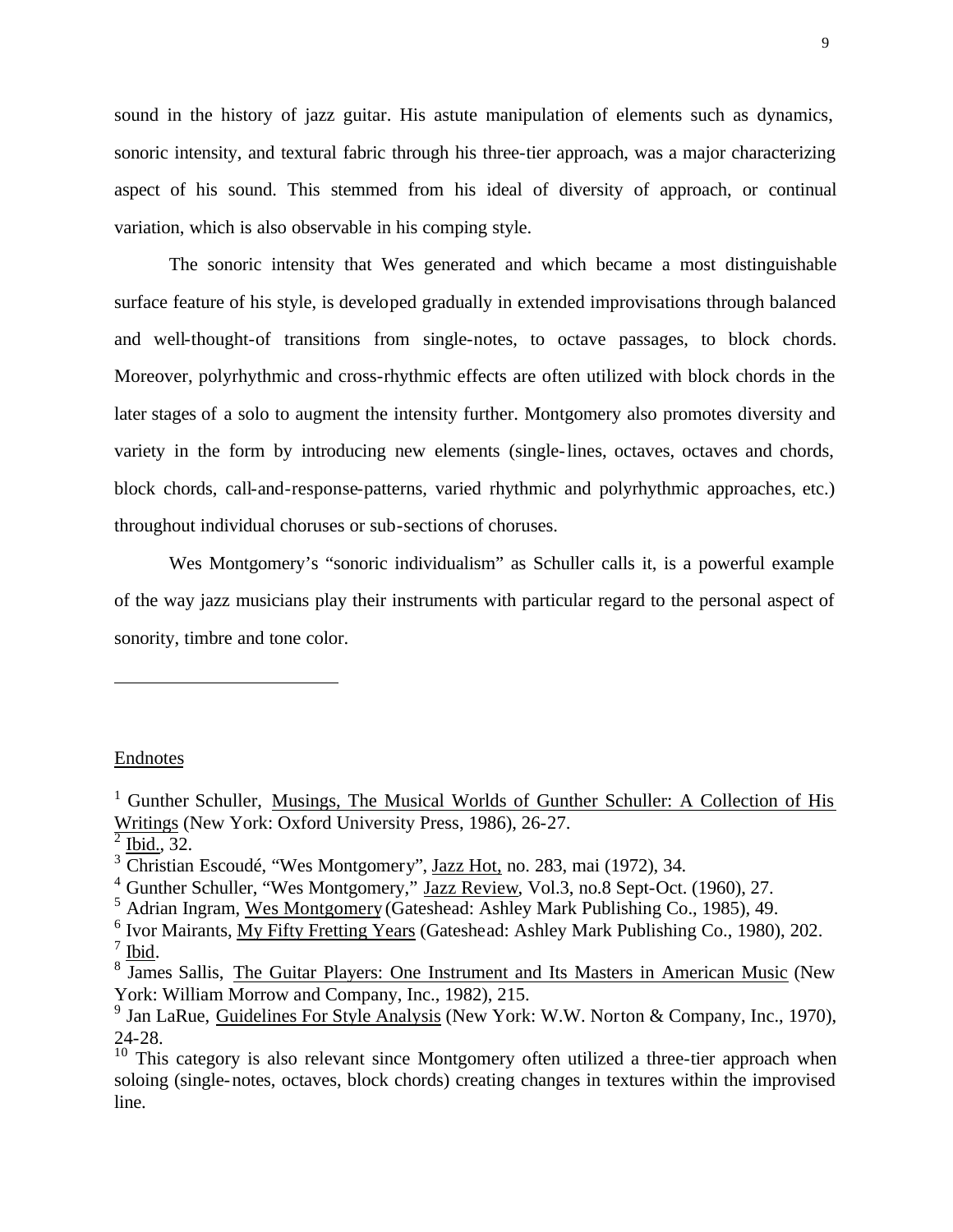<sup>11</sup> Cedric West, "Wes Montgomery: Cedric West Writes on The Man Who Does 'The Impossible,' " Crescendo International, May (1963), 30. According to West these methods include (a) The Johnny Smith style, in which the pick is held firmly while the thumb, forefinger and wrist of the right hand are held slightly rigid, requiring the cross motion swing for picking to originate at the elbow. This method gives a sure way to alternate picking across the strings, but can generate a tendency to play 'tight' and mechanically. (b) The Chuck Wayne/Jimmy Raney style, where the pick is held looser and is controlled entirely by the forefinger and thumb of the right hand, producing a faster and gentler sounding articulation. However, this method is not as effective for playing arpeggios or cross picking.

 $12$  Jack Duarte, "Wes Montgomery," B.M.G. July (1962), 307-308.

 $13$  Ingram, op. cit., 49.

 $14$  Ibid.

l

<sup>15</sup> "Guitar Discussion Featuring Wes Montgomery, Jack Duarte, Ike Isaacs and Cedric West," Crescendo International, May (1965), 28-30.

 $\frac{16}{16}$  Cedric West, op. cit., May (1963). Cedric West recognizes the difficulty of playing with the thumb and feels that Wes is an example of a " 'natural' who stumbled on a freak right-hand approach and was lucky enough to overcome its shortcomings."

Jack Duarte, "Wes Montgomery," B.M.G., June (1965).

<sup>18</sup> Ivor Mairants, "Wes Montgomery," B.M.G., Vol. LXII no.721, May (1965), 249-250. "He strikes in a downward direction so that his thumb rests against the next highest string, similar to an apoyando thumb stroke on the Spanish guitar. The remainder of his right hand usually rests across the pick guard. At times he also uses upstrokes, particularly when playing chords in triplets or semiquaver rhythms."

<sup>19</sup> "Wes Montgomery." Hosted by Humphrey Lyttelton. "Jazz  $625$ " (TV program). England, n.d. Although the date of this program was not available, we can infer from various comments made by Lyttelton in between tunes that this television show was first recorded and aired in the midsixties.

<sup>20</sup> Mairants, op. cit., 250. According to Mairants, "Schmaltz literally means "animal fat".... In music, schmaltz may be termed the syrupy top coat with which players of lower calibre hope to cover the emptiness of their musical offerings."

 $21$  Bill Shoemaker, "The Birth of the Modern Guitar: Wes Montgomery," Downbeat, Vol. 60, no.5, May (1993), 23.

 $22$  Ibid.

 $^{23}$  Ibid.

 $^{24}$  In this particular technique the two strings being sounded are two octaves apart. In the left hand this technique is applied on the sixth and first strings, since these are the two strings that most easily encompass the double octave. The index finger of the left hand is used on the sixth string, and the third or second finger is employed on the first string. The right hand plucks the individual strings simultaneously with the thumb and the first or second finger. Wes uses this octave technique infrequently.

<sup>25</sup> Lee Garson and Jimmy Stewart, Wes Montgomery Jazz Guitar Method (New York: Robbins Music Corporation, 1968), 18. Pages six, ten, and thirteen contain photographic illustrations of the aforementioned techniques.

 $\frac{26}{26}$  Ingram, op. cit., 46.

<sup>27</sup> Norman Mongan, The History of The Guitar in Jazz (New York: Oak Publications, 1983), 167.

 $28$  Shoemaker, op.cit., 23.

 $29$  Ouoted in Ingram, 46.